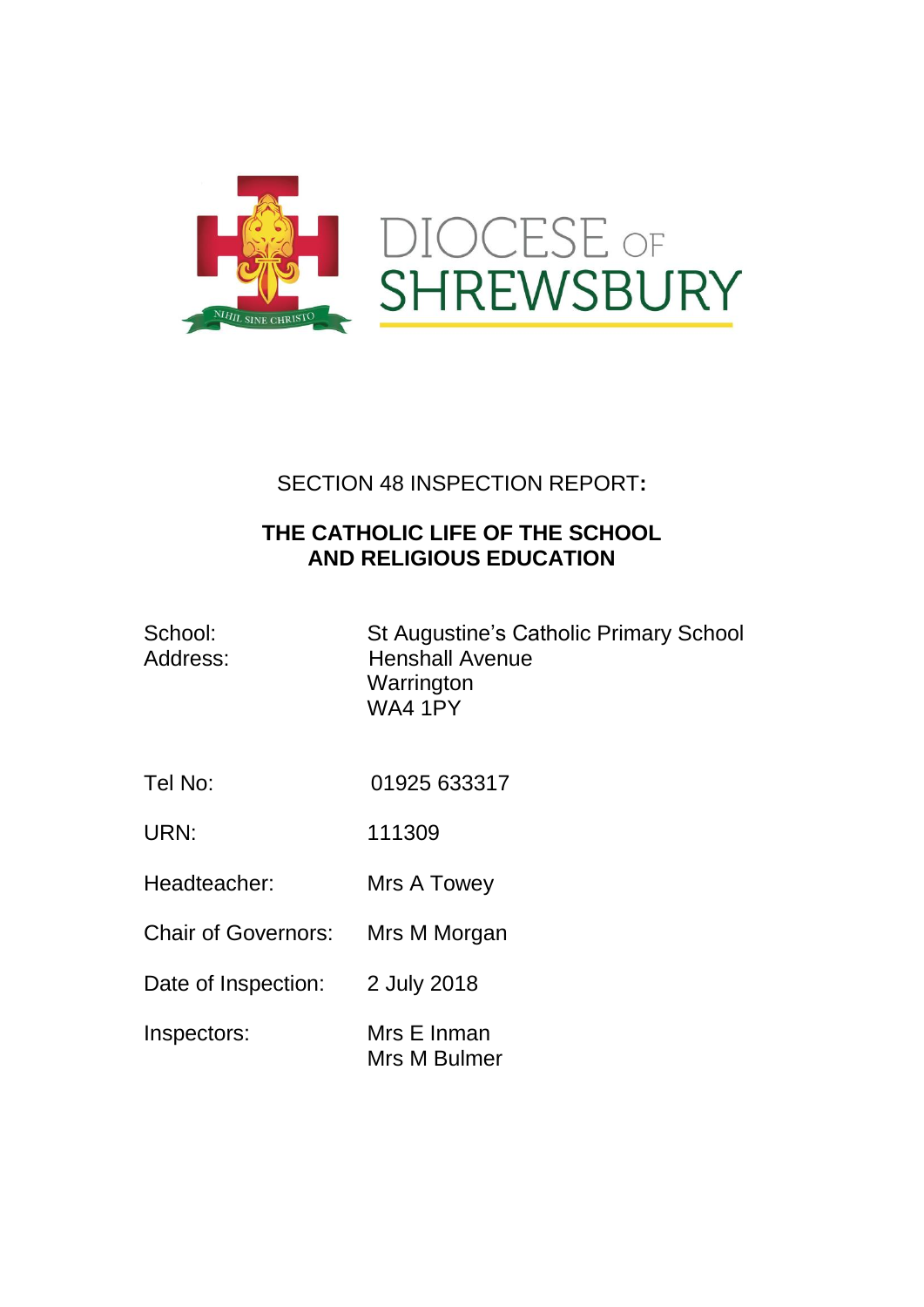

**Mission Statement:** 

Are we following in Jesus' footsteps? Are we listening to Jesus' call? Remember, he was sent here to guide us And the first steps must start with us all.

Jesus said, 'Whoever follows me will never walk in darkness, but will have the light of life.'

John 8:12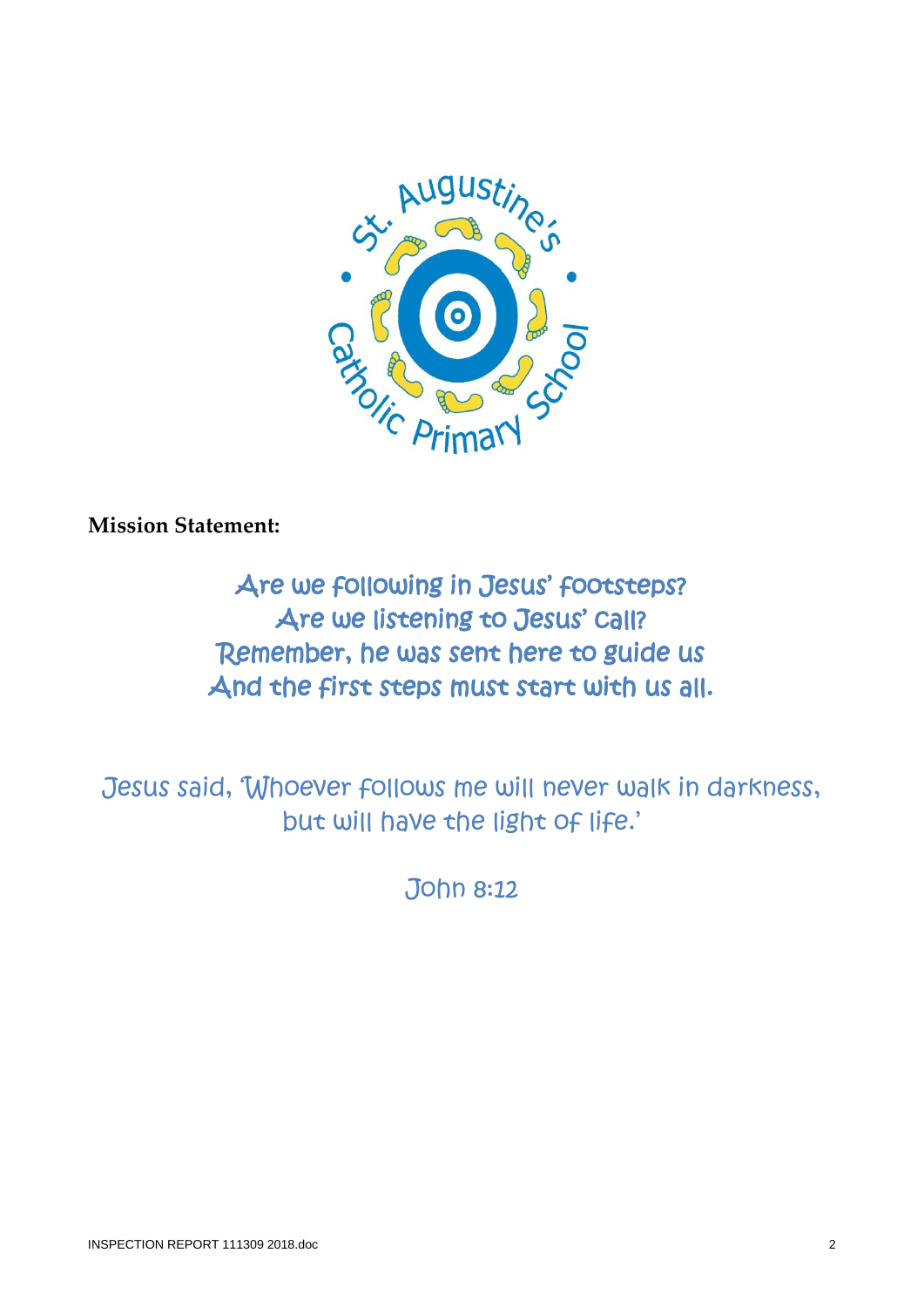# FACTUAL INFORMATION ABOUT THE SCHOOL

| Pupils                                |                  | FS        | Υ1 | Y2    | Y3    | Υ4             | Y5  | Y6             | Total |
|---------------------------------------|------------------|-----------|----|-------|-------|----------------|-----|----------------|-------|
|                                       | PT               | <b>FT</b> |    |       |       |                |     |                |       |
| Number on roll                        | 14               | 17        | 24 | 15    | 28    | 23             | 13  | 20             | 154   |
| Catholics on roll                     | 8                | 7         | 13 | 6     | 16    | 15             | 5.  | 14             | 84    |
| Other Christian denomination          | 2                | 4         | 3  | 5     | 3     | $\overline{2}$ | 4   | $\overline{2}$ | 25    |
| Other faith background                |                  |           | 4  | 0     |       | $\Omega$       |     | 0              | 8     |
| No stated religious affiliation       | 3                | 6         | 4  | 4     | 8     | 6              | 3   | 4              | 38    |
| Number of learners from ethnic groups | 5                | 6         | 12 | 6     | 8     | 9              | 5   | 6              | 57    |
|                                       |                  |           |    |       |       |                |     |                |       |
| Total on SEN Register                 |                  | $<$ 5     | 8  | $<$ 5 | 12    |                | $5$ | $<$ 5          | 41    |
| <b>Total with Statements of SEN</b>   |                  |           |    |       | $<$ 5 |                |     | $5$            | <5    |
| <b>FSM</b>                            |                  | 5         | 4  | 5     | 12    | 6              | 5   | 8              | 45    |
|                                       |                  |           |    |       |       |                |     |                |       |
| Exclusions in last academic year      | Permanent        |           | 0  |       |       | Fixed term     |     |                | 5     |
| Index of multiple deprivation         | IDACI score 0.31 |           |    |       |       |                |     |                |       |

(Warrington 0.15)

|                                         |              | With reference to Year 6 - the Catholic schools to<br>which your pupils transferred |              |
|-----------------------------------------|--------------|-------------------------------------------------------------------------------------|--------------|
| PARISHES SERVED BY THE<br><b>SCHOOL</b> |              | <b>PUPILS TRANSFER</b>                                                              |              |
| Name of Parish                          | No of Pupils | Name of School                                                                      | No of Pupils |
| Blessed John Henry Newman               | 121          | <b>CNCHS</b>                                                                        | 19           |
| St Benedict's                           | 20           | Sir Thomas Boetler                                                                  | 4            |
| St Stephen's                            | 6            | Lymm HS                                                                             |              |
| St Bridget's                            | າ            |                                                                                     |              |
| St Alban's                              | 2            |                                                                                     |              |
|                                         |              |                                                                                     |              |
|                                         |              |                                                                                     |              |
|                                         |              |                                                                                     |              |

| <b>TIME</b><br>ACHING 1<br><b>RE</b><br>EA                  | r c      |            | $\sqrt{4}$ | $\sqrt{2}$<br>. . | $\sqrt{2}$<br>w  | Y <sub>4</sub>  | VĘ<br>◡ | Y6  | Tota. |
|-------------------------------------------------------------|----------|------------|------------|-------------------|------------------|-----------------|---------|-----|-------|
|                                                             | $\Gamma$ | $- -$<br>- |            |                   |                  |                 |         |     |       |
| Total<br>RE.<br>teaching<br>time (Hours)<br>∙ per week<br>. |          |            |            | -                 | $\sim$<br>∽<br>ت | ⌒<br><u>L.J</u> | -<br>ے، | ں ک |       |

| <b>STAFFING</b>                               |     | <b>NAME OF SCHOOL</b>      |                        |
|-----------------------------------------------|-----|----------------------------|------------------------|
| Full-time teachers                            |     | Published admission number | 30                     |
| Part-time teachers                            | 6   | Number of classes          | 8 inclu<br><b>Nurs</b> |
| Total full-time equivalent                    |     | Average class size KS1     | 20.                    |
| Support assistants                            | 8   | Average class size KS2     | 21                     |
| Percentage of Catholic teachers f.t.e.        | 80% |                            |                        |
| How many teachers teach RE (P) f.t.e.         | 7.5 |                            |                        |
| Number of teachers with CCRS or equivalent    |     |                            |                        |
| Number of teachers currently undertaking CCRS |     |                            |                        |

| <b>NAME OF SCHOOL</b>      |             |
|----------------------------|-------------|
| Published admission number | 30          |
| Number of classes          | 8 including |
|                            | Nursery     |
| Average class size KS1     | 20.5        |

# **FINANCIAL DATA**

| EXPENDITURE $(E)$  | Last financial year | <b>Current financial year</b> | Next financial year |
|--------------------|---------------------|-------------------------------|---------------------|
| <b>RE</b>          | £154                | £1,502                        | £800                |
| English            | £691                | £1082                         | £800                |
| <b>Mathematics</b> | £577                | £73                           | £400                |
| Science            | £14                 | £75                           | £100                |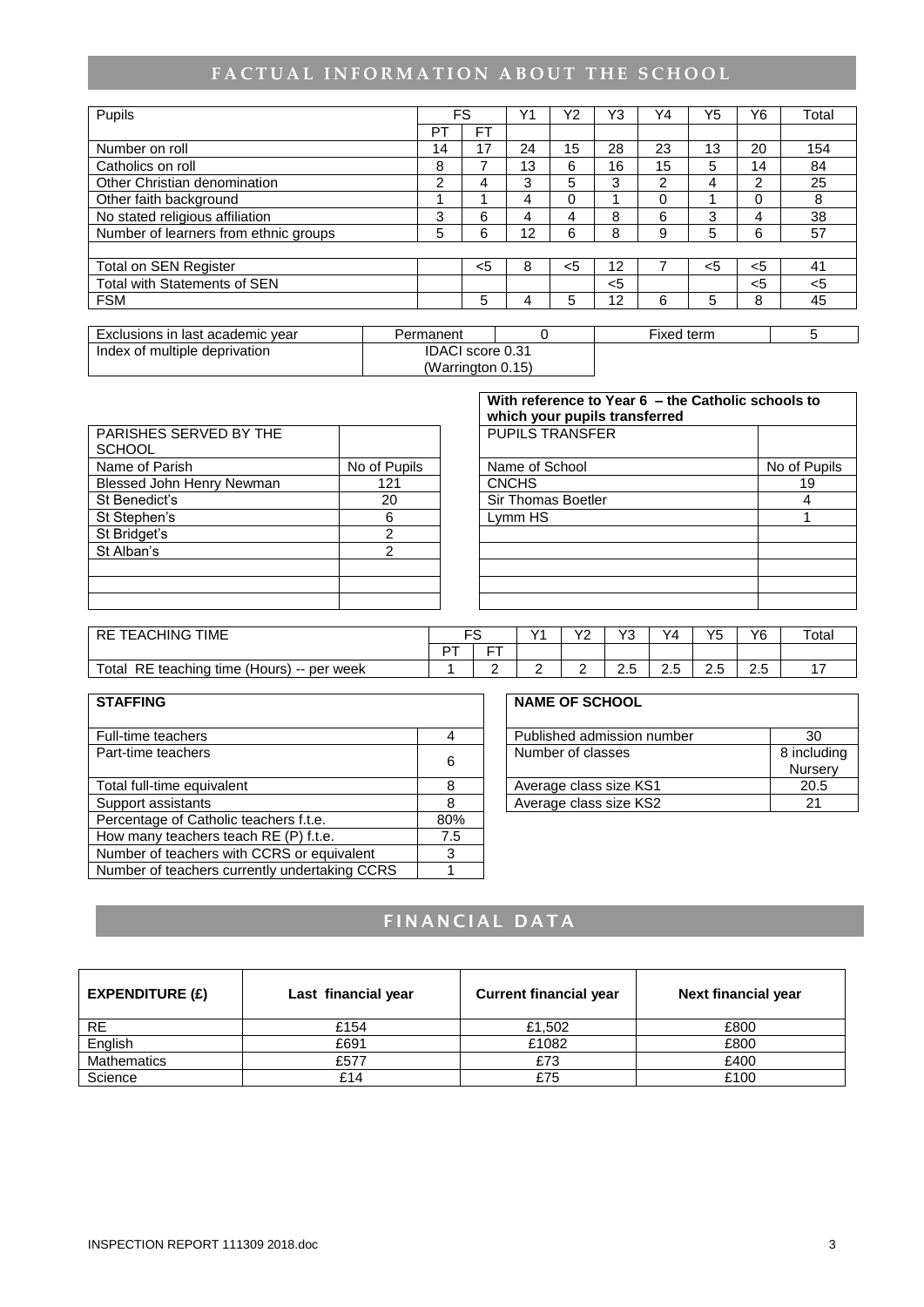| Key to judgements: Grade 1 is outstanding, grade 2 good, grade 3 | Judgement |
|------------------------------------------------------------------|-----------|
| requires improvement and grade 4 inadequate                      |           |

### **OUTCOMES FOR PUPILS 1** The pupils of St Augustine's Catholic Primary School value their school highly and are rightly proud of the many opportunities that the school offers them. They actively contribute to, and benefit from, a variety of roles and responsibilities such as: Play Leaders, House Captains and School Councillors. Through the enrichment activities offered, including Mini Vinnies, Multi-sports, Football, Guitar, as

well as the outreach activities such as Walking Day when the community of Warrington gather to walk in witness to Christian faith, pupils experience and learn characteristics such as responsibility. commitment, tolerance, fairness and team work. Pupils are very aware of the need to extend attitudes of respect and love beyond the school gates. Through the 'Covenant with the Poor' initiative, each class takes responsibility for a fund raising event which supports both local and global charities such as St Joseph's Family Centre in Warrington, the local Food Bank, Mission together and CAFOD. The Mini Vinnies group not only raises money for worthy causes, but also awareness of issues such as the need to recycle and the plight of others less fortunate than themselves. Pupils are regular visitors to a local Care Home where they spend time talking to the residents, a relationship which benefits everyone.

Pupils make excellent progress in their knowledge of, and response to, Catholic faith; they achieve well by the end of each Key Stage. The school is committed to improving outcomes for pupils and pupils' work is assessed and progress tracked. The school is rightly aware of the need to refine and develop the process of assessment and tracking so that the data collected accurately reflects standards achieved in Religious Education, as well as identifying the next steps in learning. Learning at St Augustine's is enhanced by a rich variety of teaching styles and activities. Pupils' workbooks reflect this array of activities and are consistently beautifully presented and maintained. The work produced is rightly a source of pride to the pupils.

Behaviour is exemplary in class and around the school. The pupils said that good behaviour was one of the best things about their school. One pupil said, "There is no bullying here," to which another added that Anti-Bullying Week activities ensured that they knew what to do should it happen. Another pupil said, "Teachers deal with any disrespect immediately."

Staff and pupils at St Augustine's are enthusiastic about their times of prayer together. Pupils are taking an increasing responsibility for planning, preparing and leading worship. They are attentive, reflective and prayerful; they enjoy their times of prayer together.

### **LEADERS AND MANAGERS 1**

St Augustine's Catholic Primary School is led by a dedicated, talented and highly effective Headteacher who is passionate about ensuring the highest of standards for the pupils and for the staff. She is well supported by a proactive senior leadership team and by a Governing Body who know and love their school. The RE Lead is knowledgeable and committed to ongoing improvement, constantly seeking ways of improving provision and outcomes both in Religious Education and in the wider Catholic Life of the school. Leaders and managers are committed to nurturing and developing colleagues as well as pupils; aspiration is not only for pupils. Pupils' aspirations are encouraged and it was refreshing to hear of a conversation between two older pupils, overheard by a governor. The pupils were discussing their assessment which was higher than expected for their age yet they said to each other that, whilst they were pleased that they were progressing, they needed to try even harder if they were to fulfil their dream of being vets.

Leaders and managers use rigorous monitoring information to plan improvements to teaching, learning and the wider Catholic life of the school, including prayer. They are currently seeking ways of ensuring that parents know how much they are appreciated and welcome in school.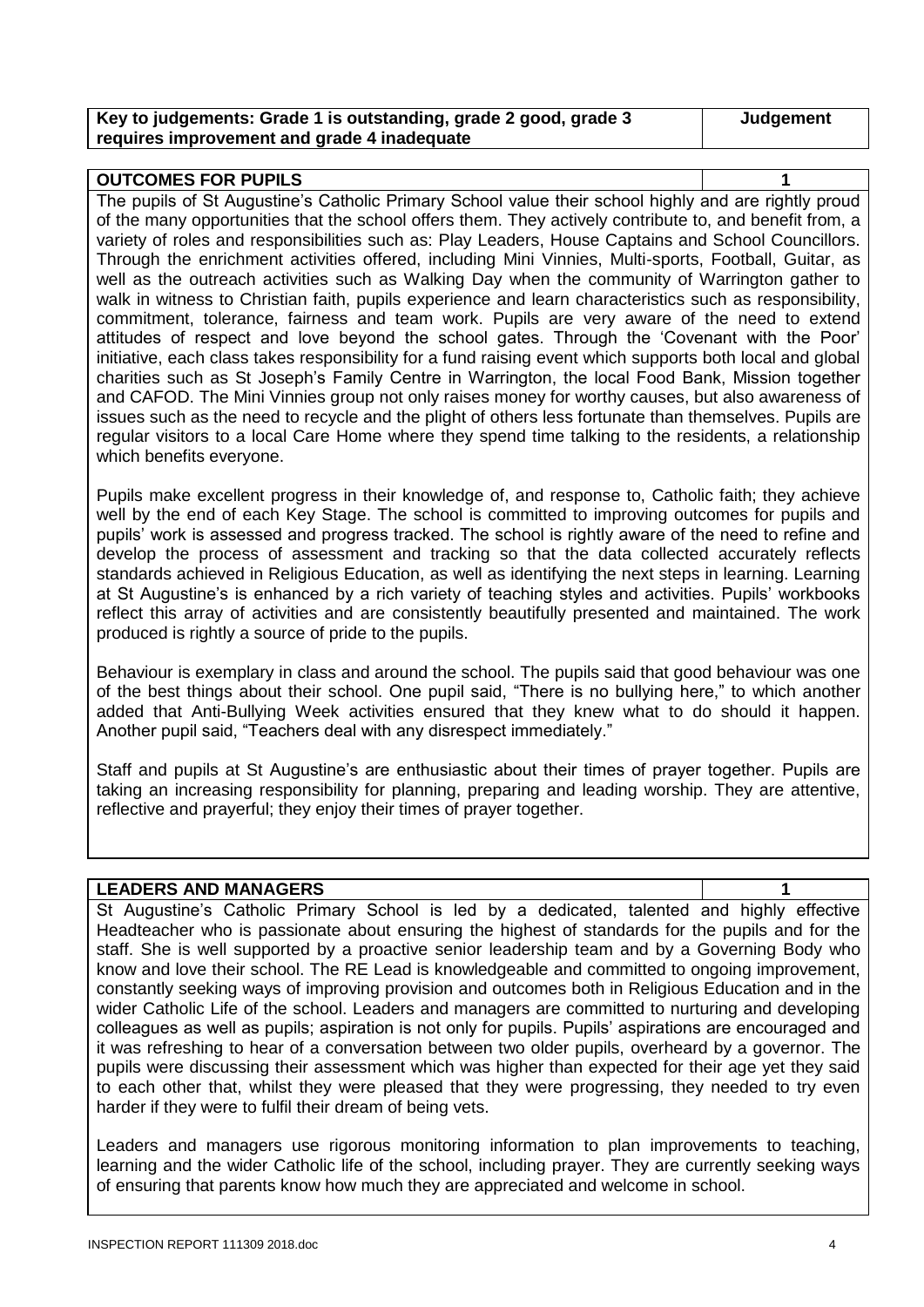Team work is evident across the school and teachers support and encourage one another, sharing best practice and knowledge as well as their individual skills and talents.

Governors are well informed, knowledgeable and loyal. They have been steadfast in good days and in bad and are a source of strength in the community.

#### **PROVISION 1** The provision of Catholic Education at St Augustine's is outstanding in its depth, its quality and its diversity. Teaching is consistently good or better and the pupils appreciate their teachers for all that they do. One pupil said, "Teachers take their time with you. If you don't understand, they stick with you until you do." Teachers are clear about what they want their pupils to learn and understand and good use is made of 'driver' words, such as 'retell', 'describe', 'make links', 'show understanding', at the beginning of each lesson to ensure that pupils also comprehend what they must do to demonstrate progress. Lessons begin with a recap of prior learning to secure knowledge and understanding before moving on. The school recognises the need to ensure that teachers model answers to questions which embrace these next learning steps, supporting responses with scriptural references whenever possible and appropriate. For example, there were many references to Gospel Values yet fewer opportunities to define where these originate in scripture. The school ensures that at least 10% of curriculum time is dedicated to curriculum Religious Education and understands the need to ensure an even spread throughout the week and the time of day. Pupils are taught in classes of various sizes, some small, as the school is committed to maintaining academic year groups. Support staff are deployed effectively to enhance teaching and learning as well as the pastoral care of pupils. Pupils spoke highly of the opportunities they have to speak with a dedicated member of staff whenever they have a difficulty, whether that problem be in school or elsewhere.

The Religious Education offered is lively, varied, interesting and relevant, built upon the scheme used in the Diocese of Shrewsbury, 'The Way, the Truth and the Life.' Creative approaches ensure that the pupils are invariably engaged and they are rightly proud of the work in their books and of the activities such as drama, music and art that they enjoy. The local cluster of Diocesan schools work together to share ideas and good practice. When discussing the breadth of the curriculum offered, pupils described it thus, 'It's not bread and butter here; it's cake.'

The school is active within the parish and, despite a fairly lengthy walk, staff take pupils to the church for Mass, which is much appreciated by parishioners. One parishioner wrote after Mass on Ash Wednesday, 'I went to 9.30 Mass on Ash Wednesday and it was a real joy to see the children…'

Quality collective worship is a high priority for this school and it forms a central role in every school celebration.

#### **OVERALL EFFECTIVENESS 1**

St Augustine's is an outstanding Catholic Primary school which serves the community well. Jesus Christ is at the heart of everything that the school does and this is evident as soon as you walk through the door. Welcome, compassion, justice and integrity permeate the school's activities and aspirations in the name of Jesus. There is a distinct atmosphere of inclusion, love, forgiveness and hope - Gospel values which are palpable in this school. All staff contribute to this ethos and pupils recognise the value of their teachers. The school lives out its mission to walk in the footsteps of Jesus.

#### **What the school could do to improve further**

Continue to develop and refine the assessment of Religious Education to ensure accuracy and accelerate progress.